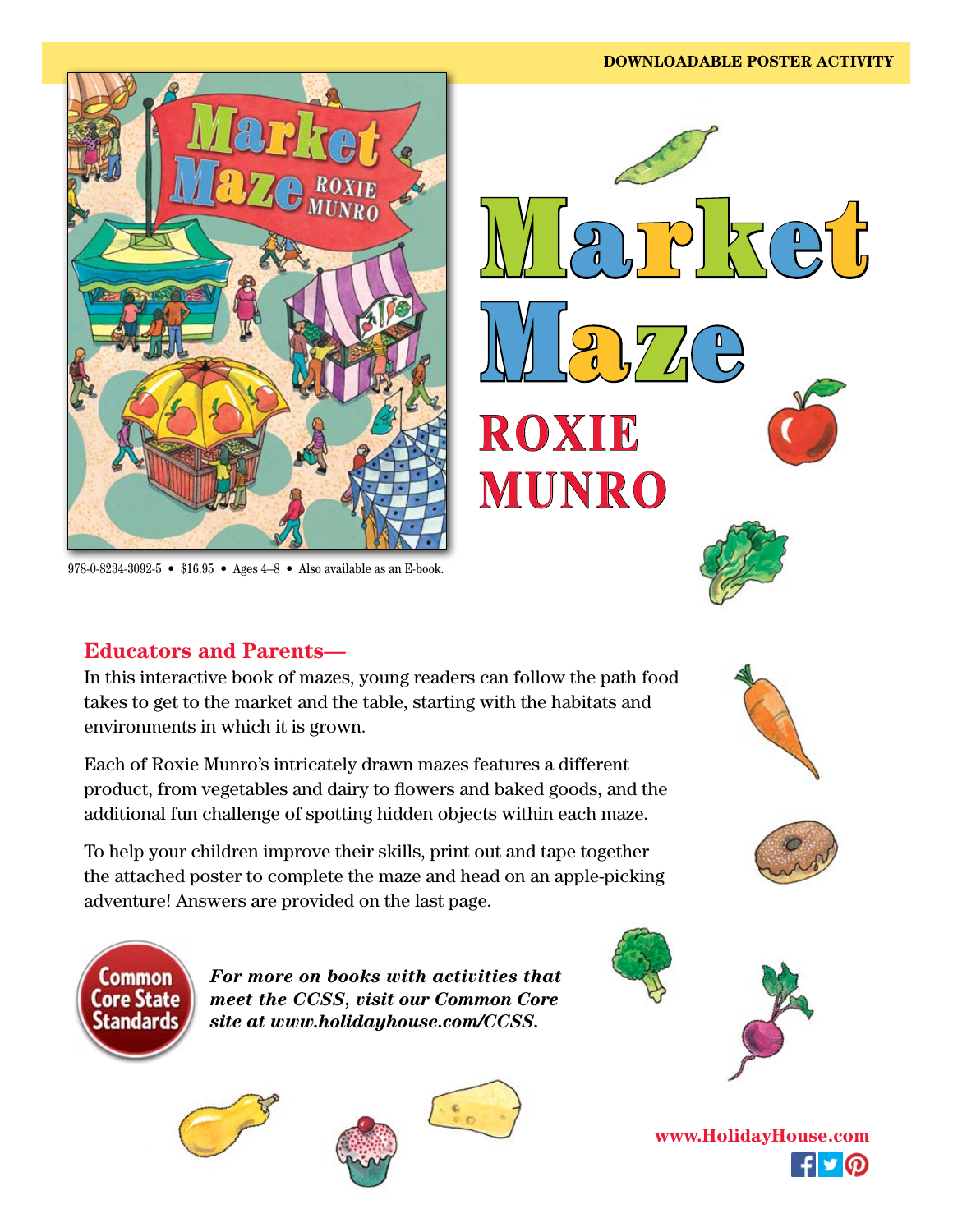

**W**

## Off to the Greenmarket!  $W \rightarrow \rightarrow E$

**N**

**S**

**N**

**S**

**Market Maze** Roxie Munro 978-0-8234-3092-5 Ages 4–8 E-book available



Drive the APPLE truck to the east orchard and collect the apples. Stop by the cider house. Next, get apples from the north and west orchards. Then head to town. FIND: 5 deer, 1 fisherman, 1 squirrel, 1 picnic area, 13 ladders, 1 waterfall, 1 red-tailed hawk, 1 rowboat, 1 FISH truck

For more fun mazes, look for the book at your local library or bookstore!

 $-140-$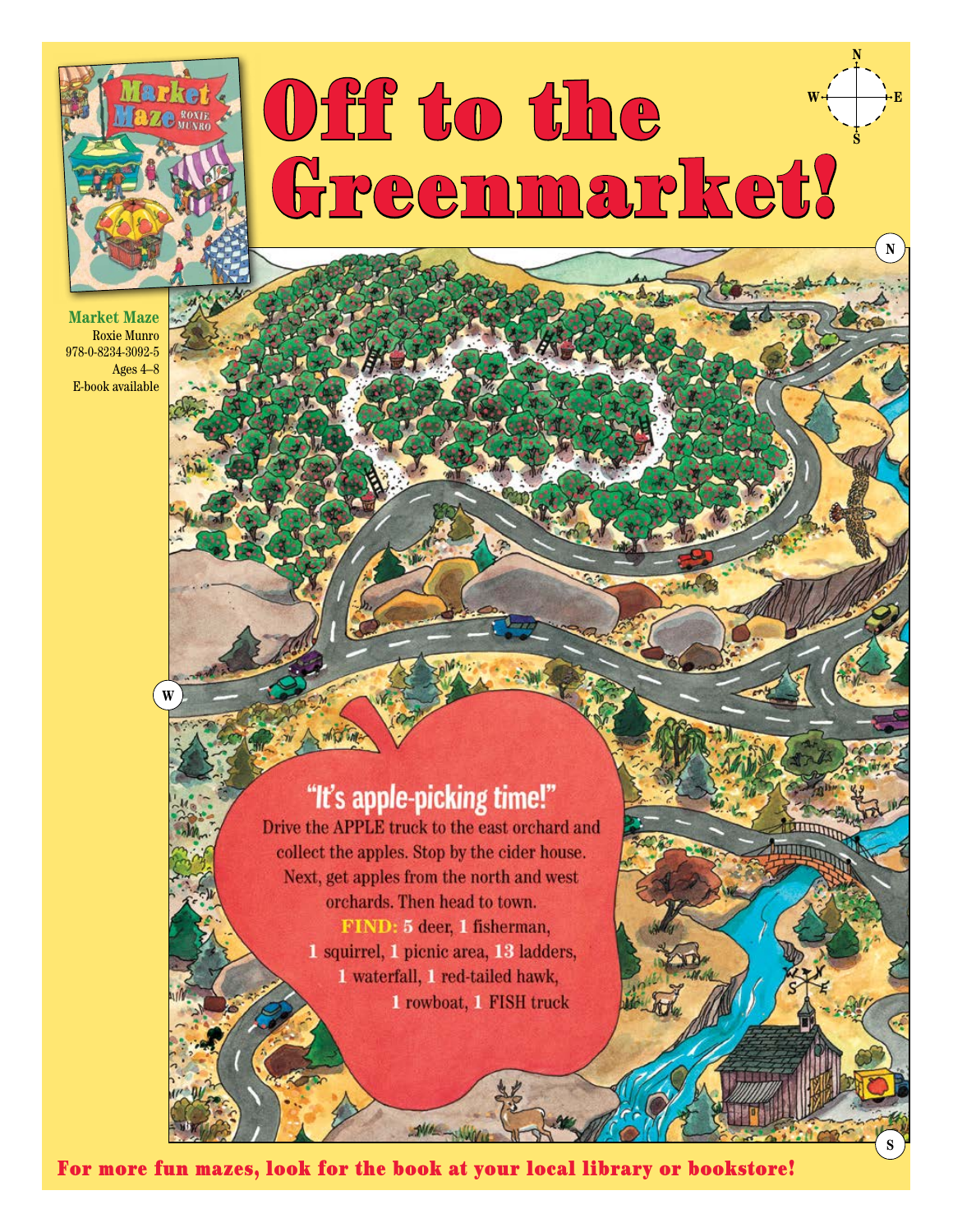# white space between the pages and tape together.<br> **How the Player** white space between the pages and tape together.

It's market day! Using the instructions in the red apple, complete the maze to help the apple truck pick up its supply of apples from all three orchards and then set off for the Greenmarket. Along the way, see if you can spot all the listed items.